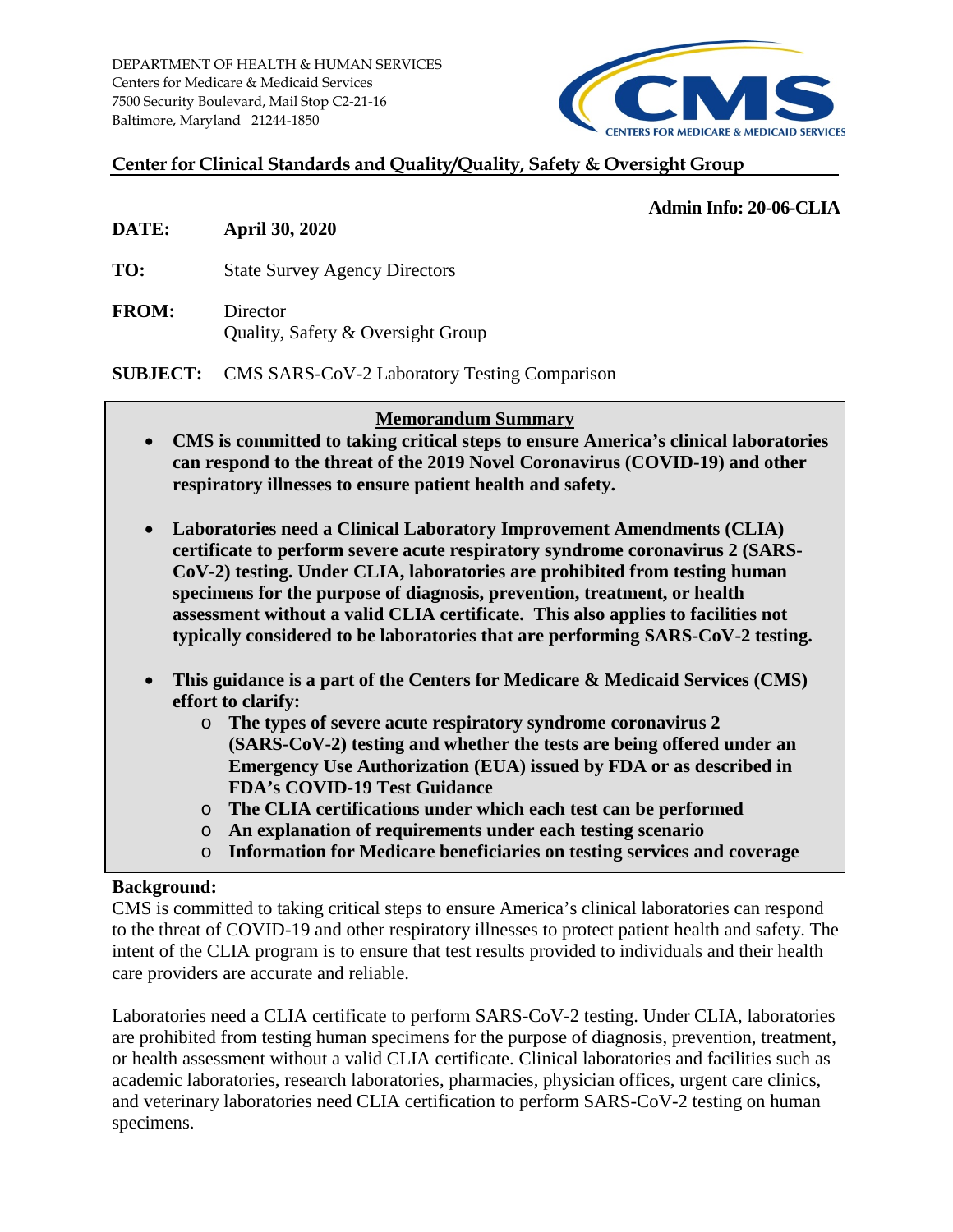This guidance is part of the CMS effort to clarify the types of SARS-CoV-2 testing, whether the tests are being offered under an EUA issued by FDA or as described in FDA's COVID-19 Test Guidance, the CLIA certifications and requirements under which testing can be performed, and information for Medicare beneficiaries on testing services and coverage.

## **Guidance:**

This guidance is intended to clarify the different types of testing available for laboratories, whether the tests are being offered under an EUA issued by FDA or as described in FDA's COVID-19 Test Guidance for these tests systems, and the CLIA certificates under which testing can be performed. As of today, there are two different types of SARS-CoV-2 testing. One type is molecular, which detects nucleic acid from SARS-CoV-2. The other type is serology, or antibody testing, which measures SARS-CoV-2 antibodies present in the blood. There is a third type of SARS-CoV-2 test which detect antigens present in the blood. As of today, no antigen tests for SARS-CoV-2 have been authorized by FDA. Such tests will be added to the FDA website when authorized.

Currently, COVID-19 tests are being offered that have been FDA authorized under section 564 of the Federal Food, Drug, and Cosmetic Act (FD&C Act) (these are listed on the FDA website [here.\)](https://www.fda.gov/medical-devices/emergency-situations-medical-devices/emergency-use-authorizations#covid19ivd) or under the policies outlined in the FDA's Policy for Diagnostic Tests for Coronavirus [Disease-2019](https://www.fda.gov/media/135659/download) ("COVID-19 Test Guidance"). This document discusses policies applicable to testing for COVID-19, including Laboratory Developed Tests (LDTs). "FDA notification" means that the laboratory or manufacturer has provided FDA with notification that it has validated its test as described in the policies outlined in FDA's COVID-19 Test Guidance and is now listed on the FDA website [here](https://www.fda.gov/medical-devices/emergency-situations-medical-devices/faqs-diagnostic-testing-sars-cov-2#offeringtests).

Further, an explanation of covered testing services for beneficiaries and payment rates for SARS-CoV-2 tests under Medicare is included with this information.

CMS has received many questions about which assays can be performed under which type of CLIA certificate. This document delineates which assays offered can be performed by laboratories under each of the CLIA Certificate types. CLIA has four different certificate types, which are Certificate of Waiver, Certificate of Provider-Performed Microscopy, Certificate of Compliance, and Certificate of Accreditation. The required certificate type depends on whether the test was issued an EUA, and if so, the authorized settings included in the [Emergency Use](https://www.fda.gov/medical-devices/emergency-situations-medical-devices/emergency-use-authorizations#covid19ivd)  [Authorization \(EUA\).](https://www.fda.gov/medical-devices/emergency-situations-medical-devices/emergency-use-authorizations#covid19ivd)

For information about CMS' response to the COVID-19 public health emergency, please refer to our [CMS QSO 20-21-CLIA](https://www.cms.gov/medicareprovider-enrollment-and-certificationsurveycertificationgeninfopolicy-and-memos-states-and/clinical-laboratory-improvement-amendments-clia-laboratory-guidance-during-covid-19-public-health) guidance document and [CMS CLIA COVID-19 FAQs](https://www.cms.gov/files/document/clia-laboratory-covid-19-emergency-frequently-asked-questions.pdf)

**Contact:** For questions or concerns relating to this memorandum, please contact LabExcellence@cms.hhs.gov

**Effective Date:** Immediately. This policy should be communicated with all survey and certification staff, their managers and the State/Regional Office training coordinators within 30 days of this memorandum.

### /s/ David R. Wright

cc: Survey & Operations Group (SOG) Management

Attachments: CMS COVID-19 Testing Infographic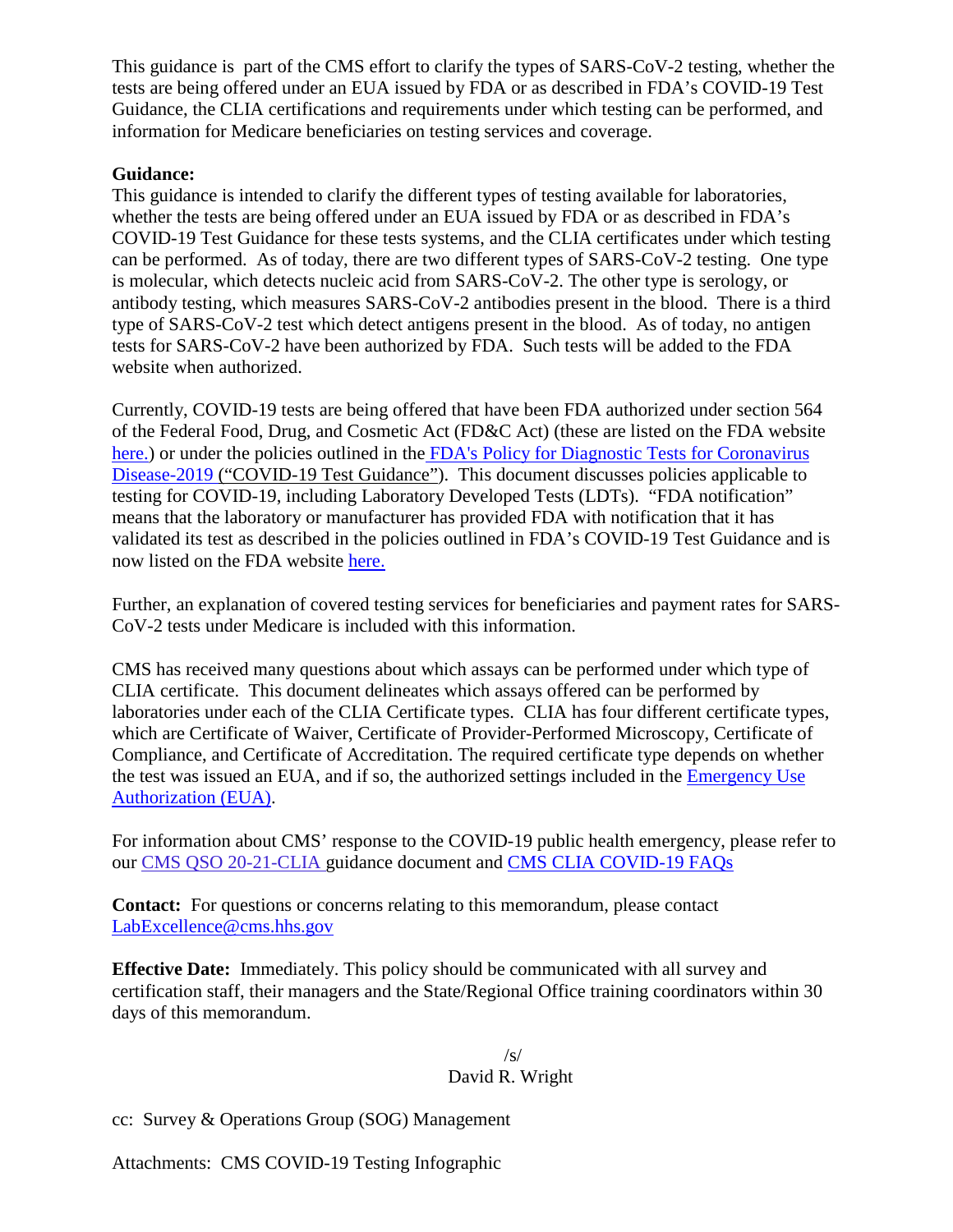## **CLIA CERTIFICATES UNDER WHICH TESTING CAN BE PERFORMED REQUIREMENTS**

May be performed under all

O Certificate of Compliance **O** Certificate of Accreditation

O Certificate of Compliance **O** Certificate of Accreditation

**O** Certificate of Accreditation

O Certificate of Compliance **O** Certificate of Accreditation

O Certificate of Compliance **O** Certificate of Accreditation

certificate types

- Perform testing as per [Manufacturer's Instruction](https://www.fda.gov/emergency-preparedness-and-response/mcm-legal-regulatory-and-policy-framework/emergency-use-authorization) (MI)
- Perform Quality Control as per MI
- No personnel requirements

Must meet requirements for **Moderate** or **High Complexity Testing**, depending upon test complexity or setting, as authorized in EUA

**AT-HOME** At-Home Specimen Collection and Testing

Must meet requirements for **High Complexity Testing (regardless of whether manufacturer intends for test to be point-of-care/waived)**

Test not authorized under EUA and **FDA NOT notified** 

LDT authorized under  $EUA$   $O$  Certificate of Compliance

## **TESTING** REQUIREMENTS **FOR SARS-CoV-2**

Must meet requirements for **High Complexity Testing**

FDA [notified](https://www.fda.gov/media/135659/download), \*\* but LDT not authorized under EUA

Must meet requirements for **High Complexity Testing**

LDT authorized by State Authority through a S[tate Approved Program](https://www.fda.gov/medical-devices/emergency-situations-medical-devices/faqs-diagnostic-testing-sars-cov-2) 

| <b>TYPE OF SARS-CoV-2</b><br><b>TESTING</b> |                                                                               | <b>FDA AUTHORIZATION/</b><br><b>NOTIFICATION</b>                    |
|---------------------------------------------|-------------------------------------------------------------------------------|---------------------------------------------------------------------|
|                                             | <b>TEST KITS</b><br>Molecular tests detect<br>nucleic acid from<br>SARS-CoV-2 | Test authorized under EUA for<br>point-of-care (deemed Waived)      |
|                                             | Serology tests detect<br>SARS-CoV-2 antibodies<br>present in the blood        | Test authorized under FUA<br>for high and/or moderate<br>complexity |
|                                             | Antigen tests detect<br>SARS-CoV-2 antigens<br>present in the blood           | FDA notified,** but test is not<br>FDA authorized under FUA         |
|                                             | Required certificate type<br>depends on authorized                            |                                                                     |

*\*Laboratories and facilities such as academic laboratories, research laboratories, pharmacies, and veterinary laboratories would need CLIA certification to perform SARS-CoV-2 testing* \*\*FDA notified means that the laboratory or manufacturer has notified FDA as described in FDA's COVID-19 Test Guidance and is now listed on the FDA website [here](https://www.fda.gov/medical-devices/emergency-situations-medical-devices/faqs-diagnostic-testing-sars-cov-2)

Must meet requirements for **High Complexity Testing**

LDT not authorized under EUA or State Authority and **FDA NOT NOTIFIED**

### **Email: [FDA-COVID-19-Fraudulent-Products@fda.hhs.gov](mailto:FDA-COVID-19-Fraudulent-Products%40fda.hhs.gov?subject=)**

### **Home specimen collection or home testing is not permitted unless explicitly**

**authorized under EUA**

**LABORATORY DEVELOPED TESTS (LDTs)** In vitro diagnostic test that is designed, manufactured and used within a single laboratory; can be a molecular, serology,

or antigen test

п о

## **CMS CLINICAL LABORATORY IMPROVEMENT AMENDMENTS (CLIA):**

*Last updated April 29, 2020; information subject to change based on FDA authorizations and updates*

*Laboratories performing testing must be CLIA certified.\* To apply for CLIA certification, refer to our [brochure](https://www.cms.gov/Regulations-and-Guidance/Legislation/CLIA/Downloads/HowObtainCLIACertificate.pdf)*





settings included in [Emergency Use](https://www.fda.gov/medical-devices/emergency-situations-medical-devices/emergency-use-authorizations)  [Authorization \(EUA\)](https://www.fda.gov/medical-devices/emergency-situations-medical-devices/emergency-use-authorizations)

**Email: [FDA-COVID-19-Fraudulent-Products@fda.hhs.gov](mailto:FDA-COVID-19-Fraudulent-Products%40fda.hhs.gov?subject=)**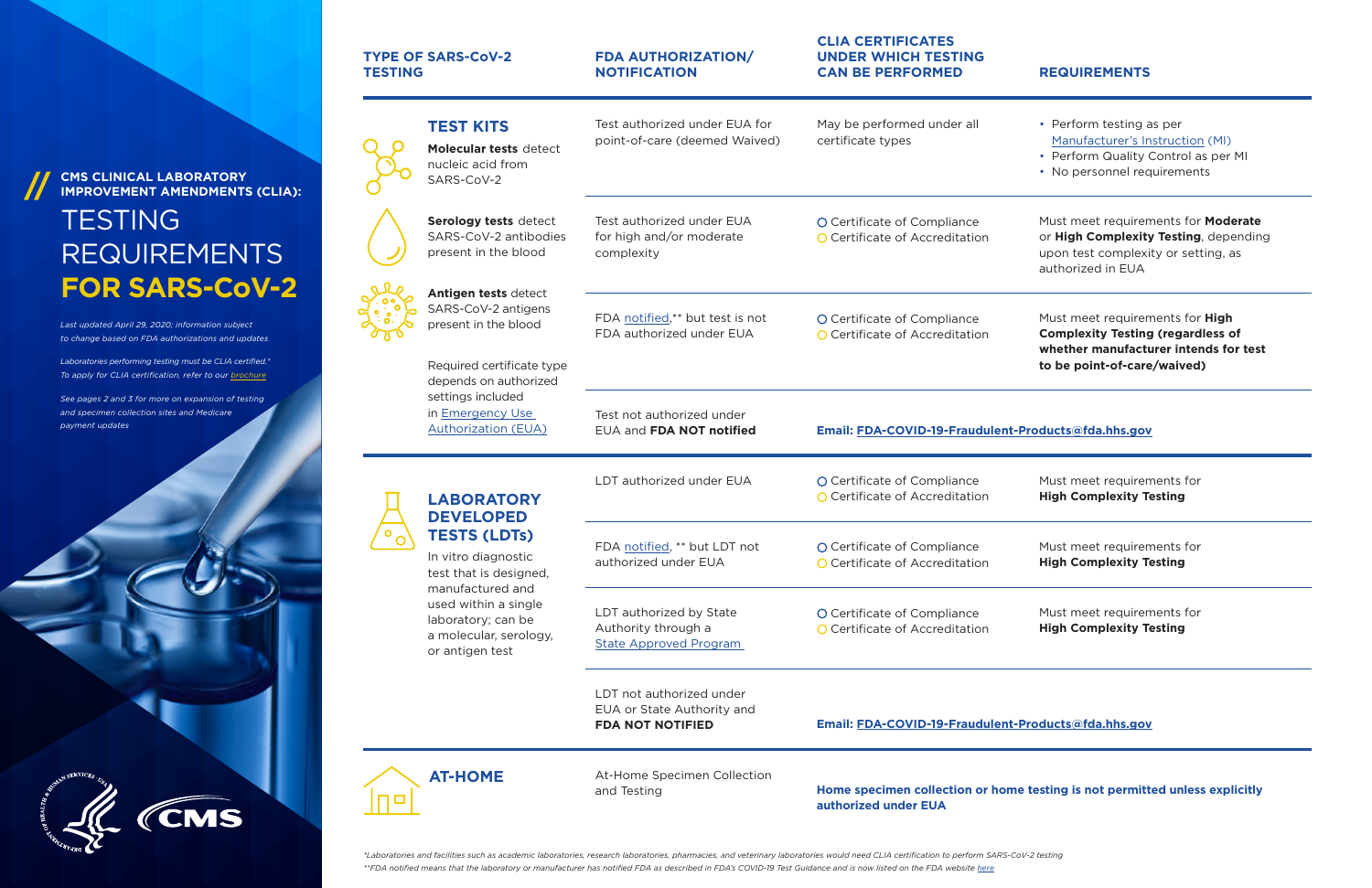**DOCTOR'S OFFICE, HOSPITAL**

- Medicare is separately paying hospitals and practitioners to assess patients and collect laboratory samples for COVID-19 testing even when that is the only service the patient receives. This approach supports both hospitals and physician practices to operate testing sites.
- To ensure that Medicare beneficiaries have broad access to testing, for Medicare payment purposes, Medicare no longer requires an order from the treating physician or other practitioner for beneficiaries to get both COVID-19 testing and laboratory tests for influenza and respiratory syncytial virus that may be part of a COVID-19 diagnosis. COVID-19 tests may be covered when ordered by any healthcare professional authorized to do so under state law.
- Medicare is covering serology (or antibody) tests, which may be helpful for patients, practitioners, and communities in making decisions on medical treatment and responsible social distancing policies.

**HOME (INCLUDING NURSING HOMES)**

## **// CMS ACTIONS** TO EXPAND **SARS-CoV-2 TESTING**

- For beneficiaries who are homebound and unable to travel, Medicare pays labs to send technicians to a beneficiary's home, including a nursing home when a beneficiary is not in a Part A skilled nursing stay, to collect a lab sample.
- A home health nurse could collect a lab sample as part of a normal visit for beneficiaries receiving home health services.
- A visiting nurse working for a Rural Health Clinic or Federally Qualified Health Center and making a home visit can collect a lab sample under certain conditions.
- **PHARMACY** Medicare will pay for COVID-19 tests performed by pharmacists as part of a Medicareenrolled laboratory.
	- A pharmacist also may furnish basic clinical services, such as collect lab samples, under contract with a doctor or practitioner, in accordance with a pharmacist's scope of practice and state law.
	- Beneficiaries can get tested at "parking lot" test sites operated by pharmacies consistent with state requirements.





**DRIVE-THROUGH TESTING OR ALTERNATIVE SITES** • Healthcare facilities like hospitals, doctor's offices, labs can set up off-site locations like drive- through testing to collect samples. Medicare pays these healthcare providers as they normally would.

## WHERE MEDICARE BENEFICIARIES CAN GET TESTED